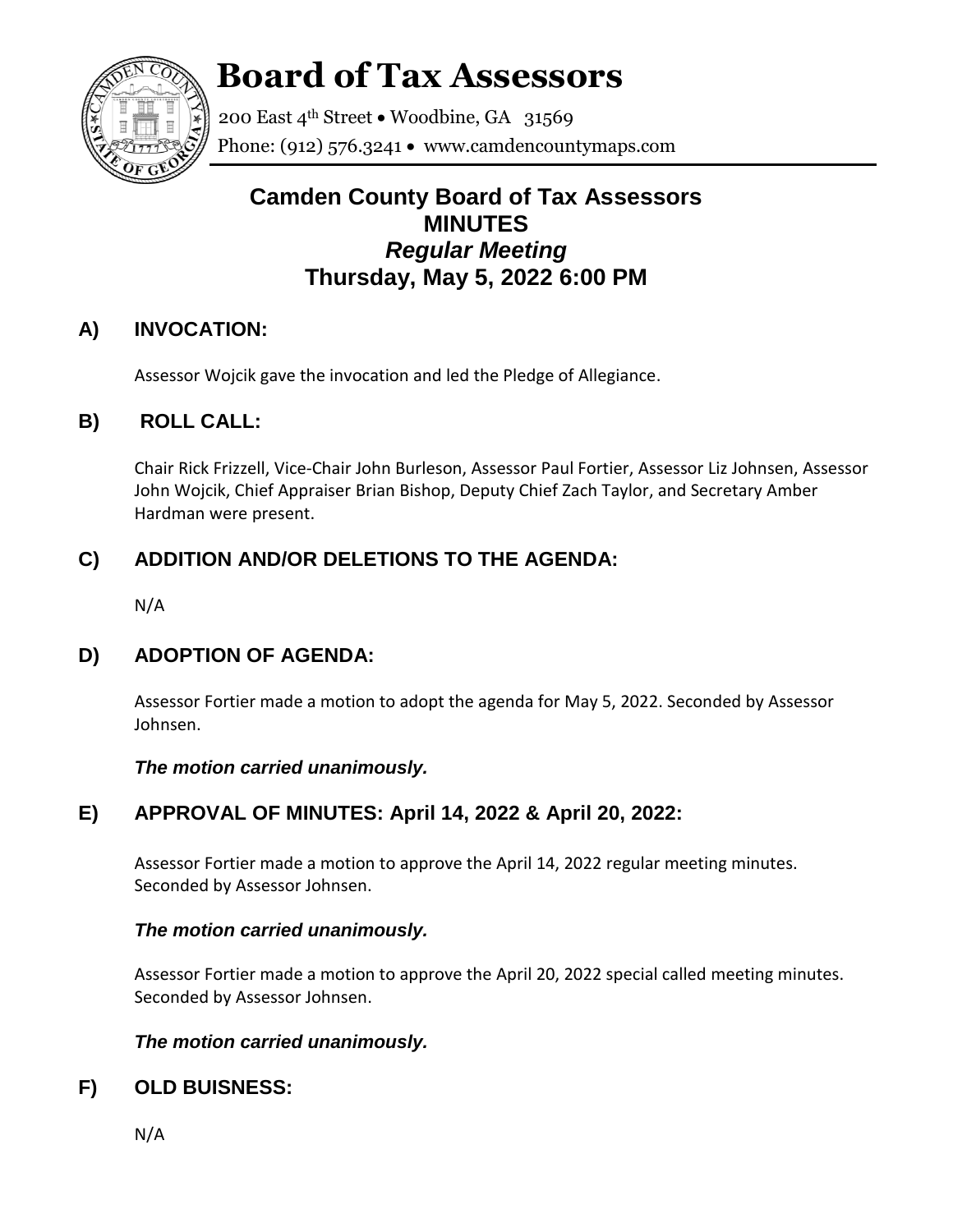## **G) NEW BUSINESS:**

## **1. Homestead Exemption Applications:**

The Board was presented a list of homestead exemption applications for a disabled veteran for review.

| Owner                         | Map & Parcel | <u>HS</u><br>Code | <b>Comments</b> |
|-------------------------------|--------------|-------------------|-----------------|
| Selden, Patrick C & Tiffany A | 0951-079     | L5                | Effective 2022  |
| Willhelm, Joseph D & Lori A   | 122C-402     | L5                | Effective 2021  |
| Williams, Donald              | 107Y-026     | 15                | Effective 2022  |

Assessor Fortier made a motion to approve the list of homestead exemption applications for a disabled veteran as presented to the Board. Seconded by Assessor Johnsen.

#### *The motion carried unanimously.*

#### **2. Conservation Use Applications:**

The attached list of new current use valuation assessment applications was presented to the Board for review.

Assessor Fortier made a motion to approve the list of new current use valuation assessment applications as presented to the Board. Seconded by Vice-Chair Burleson.

#### *The motion carried unanimously.*

The attached list of continuing conservation use assessment applications was presented to the Board for review.

Assessor Fortier made a motion to approve the list of continuing conservation use assessment applications as presented to the Board. Seconded by Assessor Johnsen.

### *The motion carried unanimously.*

The attached list of conservation use applications to be breached was presented to the Board for review.

Vice-Chair Fortier made a motion to approve the list of conservation use applications to be

*"Georgia's Coastal Community of Choice"*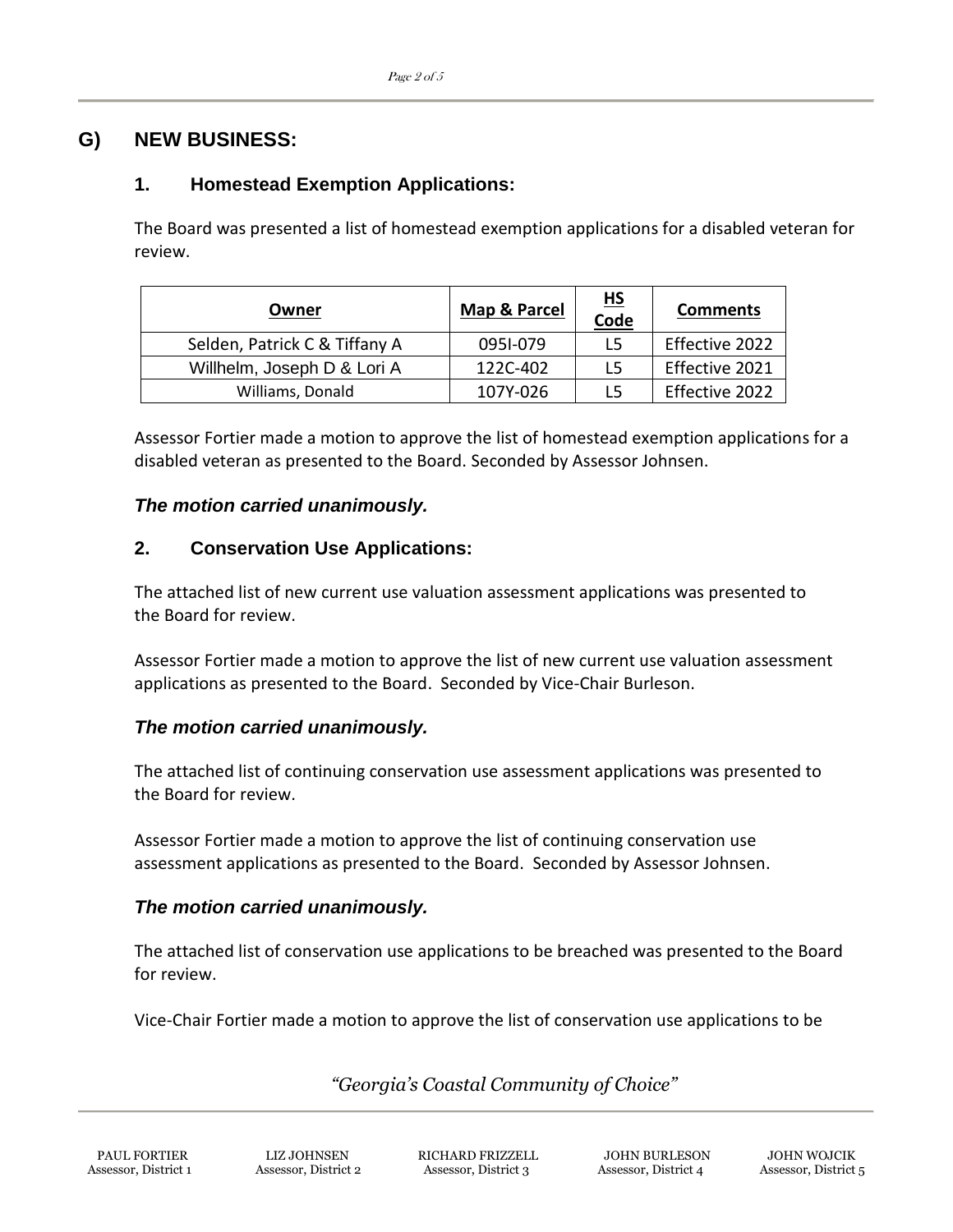breached as recommended by staff per the provided reasons. Seconded by Assessor Johnsen.

#### *The motion carried unanimously.*

#### **5. Freeport Exemptions**

The attached list of Freeport exemption applications was presented to the Board for review.

Vice-Chair Fortier made a motion to approve the Freeport exemption applications as recommended by staff. Seconded by Vice-Chair Burleson.

#### *The motions carried unanimously.*

#### **6. Appeal Waiver & Releases:**

The Board was presented a list appeal waiver and releases for review.

Assessor Fortier made a motion to approve the list of appeal waiver and releases as presented to the Board. Seconded by Vice-Chair Burleson.

#### *The motion carried unanimously.*

#### **6. Status of Appeals:**

The Board was presented with a report on the status of appeals for review.

#### **No action taken.**

#### **7. ACOs:**

The Board was presented with an Account Correction Order report for review.

Assessor Fortier made a motion to approve the Account Correction Order report as presented to the Board. Seconded by Assessor Johnsen.

#### *The motion carried unanimously.*

#### **H) GENERAL DISCUSSION:**

N/A

*"Georgia's Coastal Community of Choice"*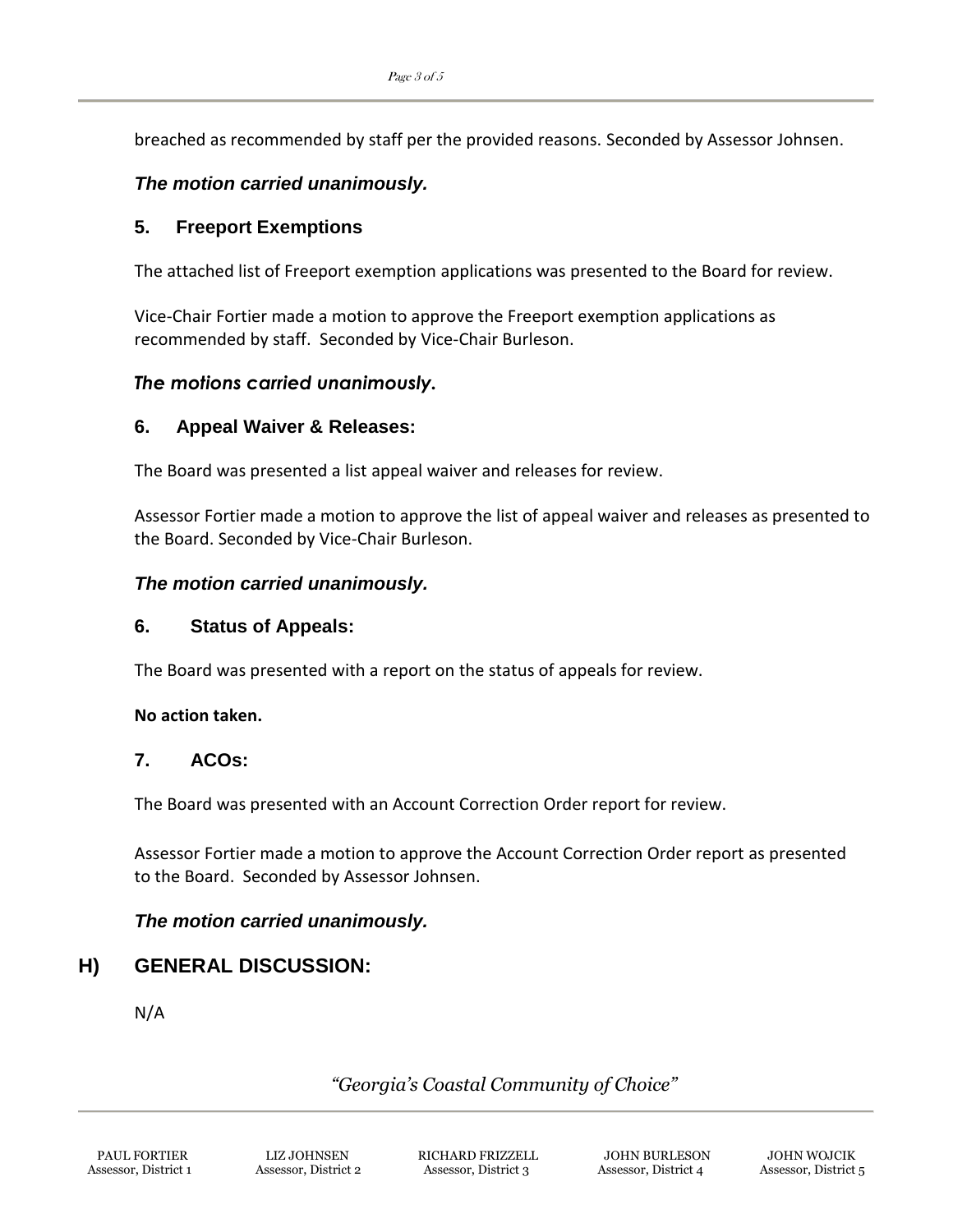## **I) ADJOURNMENT:**

Assessor Fortier made a motion to adjourn the May 5, 2022 meeting. Seconded by Assessor Johnsen.

The vote was unanimous to adjourn the meeting at 6:10 p.m. The next Board of Assessors meeting will be held June 2, 2022 at 6:00 p.m.

*"Georgia's Coastal Community of Choice"*

PAUL FORTIER LIZ JOHNSEN RICHARD FRIZZELL JOHN BURLESON JOHN WOJCIK Assessor, District 1 Assessor, District 2 Assessor, District 3 Assessor, District 4 Assessor, District 5